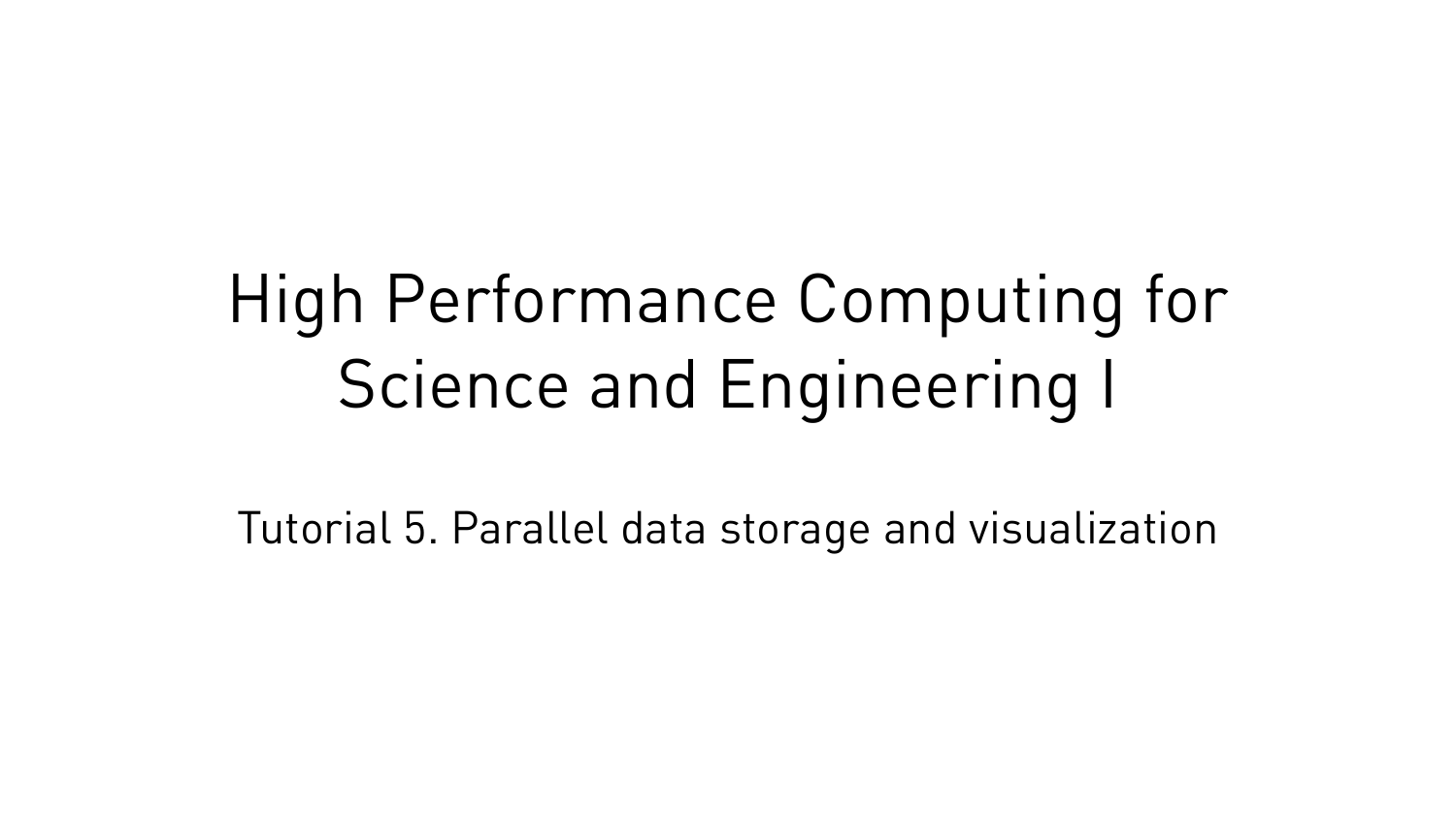### Scientific data

• Particles





• Unstructured grid



• Structured grid



1D arrays points, connectivity, fields

1D arrays points, fields

2D/3D arrays (points), fields • Statistics

| t   | energy circulation |
|-----|--------------------|
| 0.0 |                    |
| 0.1 |                    |
| 0.2 |                    |
| 0.3 |                    |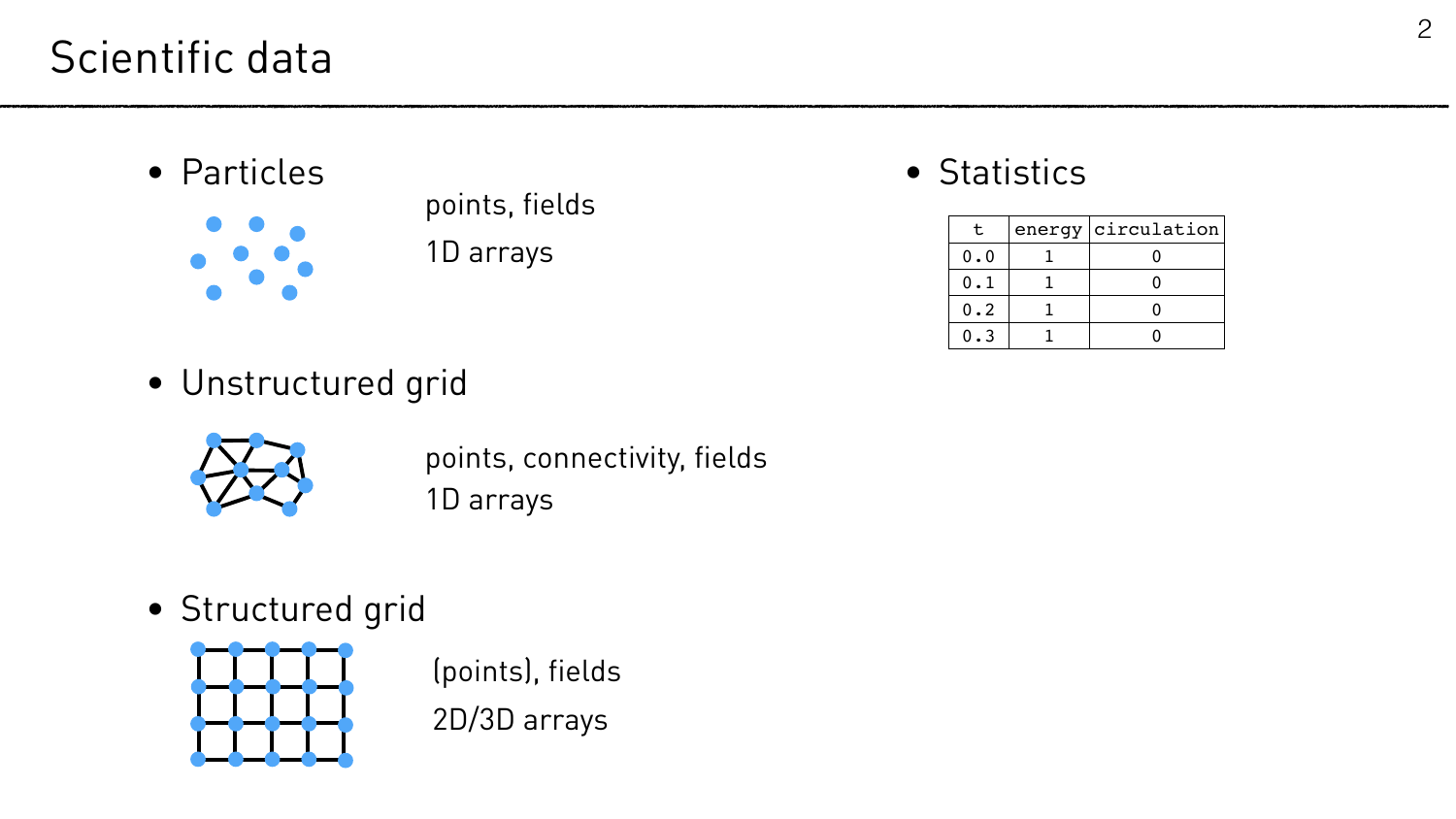#### Example 1: CSV

1D arrays **C C positions**, fields

• Particles







• Comma-separated values

 $X$ ,  $Y$ ,  $Z$ ,  $T$  $-0.467$ ,  $-0.0323$ ,  $-0.22$ ,  $0.517$ -0.33,0.387,0.0173,0.509  $-0.491, 0.0225, -0.373, 0.618$ -0.483,0.143,0.33,0.602 -0.368,0.133,0.174,0.428  $-0.309, -0.409, -0.155, 0.536$ 

- Example **tut05/csv**
	- output one file from each rank
	- output from root after MPI Gather
	- output using MPI I/O
- On Euler, load modules with source tut05/modules.euler
- Build and run with **make**
- Copy data from **~/tut05** on Euler with rsync -Paz "euler:tut05/csv/part\*.csv" .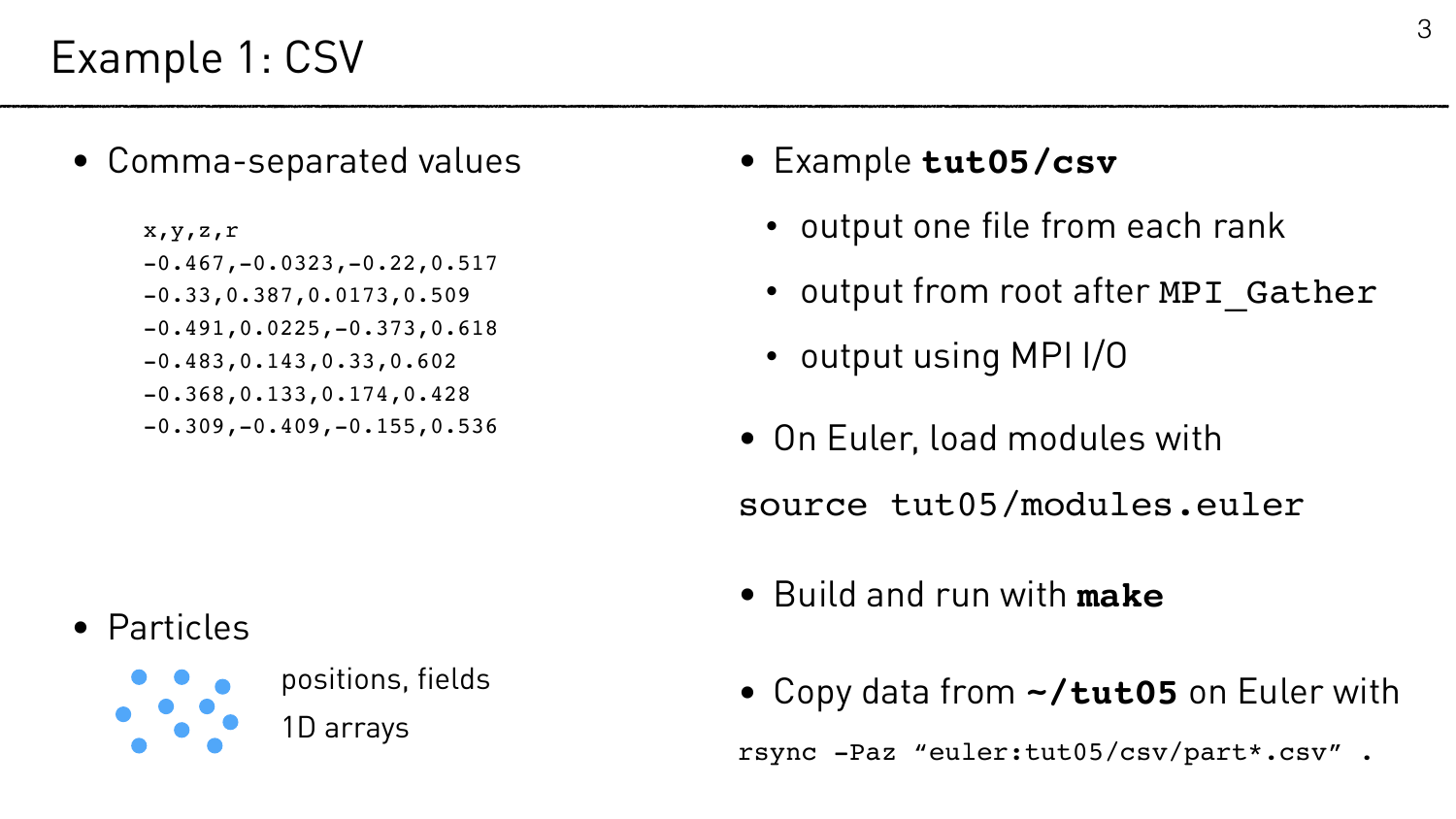#### Example 2: VTK





- Example **tut05/vtk**
	- output using MPI I/O

• Name originates from library VTK (Visualization Toolkit)

```
# vtk DataFile Version 2.0
comment
ASCII
DATASET POLYDATA
POINTS 3328 float
1 0 0
0.988771 0.149438 0.006
0.999859 0.0168139 0.252
0.991144 -0.132792 0.246
...
POLYGONS 832 4160
4 0 1 2 3
4 4 5 6 7
...
```
- On Euler, load modules with source tut05/modules.euler
- Build and run with **make**
- **Partial Figure 1** Figure 1 Copy data from **~/tut05** on Euler with rsync -Paz "euler:tut05/vtk/poly.vtk" .

#### • Unstructured grid



1D arrays